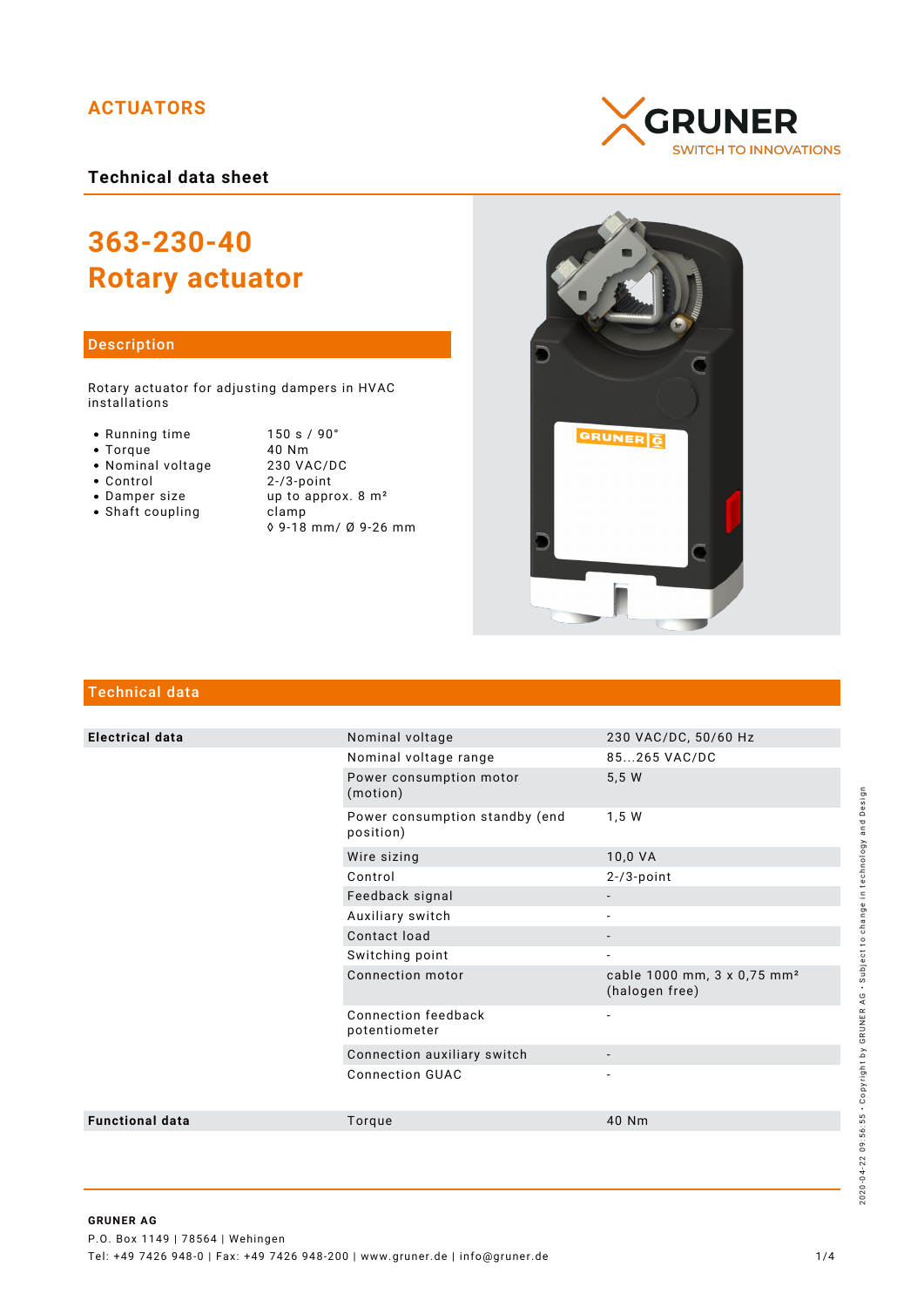

| <b>Technical data</b>  |                                         |                                                                   |
|------------------------|-----------------------------------------|-------------------------------------------------------------------|
|                        |                                         |                                                                   |
| <b>Functional data</b> | Damper size                             | up to approx. 8 m <sup>2</sup>                                    |
|                        | Synchronised speed                      | ±5%                                                               |
|                        | Direction of rotation                   | selected by switch                                                |
|                        | Manual override                         | gearing latch disengaged with<br>pushbutton, self-resetting       |
|                        | Angle of rotation                       | 0°max. 95° can be limited with<br>adjustable mechanical end stops |
|                        | Running time                            | 150 s / 90°                                                       |
|                        | Sound power level                       | $<$ 45 dB(A)                                                      |
|                        | Shaft coupling                          | clamp 0 9-18 mm / Ø 9-26 mm                                       |
|                        | Position indication                     | mechanical with pointer                                           |
|                        | Service life                            | $> 60000$ cycles $(0^{\circ}95^{\circ}0^{\circ})$                 |
|                        |                                         |                                                                   |
| <b>Safety</b>          | Protection class                        | II (double insulation)                                            |
|                        | Degree of protection                    | IP 54                                                             |
|                        | <b>EMC</b>                              | CE (2014/30/EU)                                                   |
|                        | <b>LVD</b>                              | CE (2014/35/EU)                                                   |
|                        | <b>RoHS</b>                             | CE (2011/65/EU - 2015/863/EU -<br>2017/2102/EU)                   |
|                        | Mode of operation                       | Typ 1 (EN 60730-1)                                                |
|                        | Rated impulse voltage                   | 4 kV (EN 60730-1)                                                 |
|                        | Control pollution degree                | 3 (EN 60730-1)                                                    |
|                        | Ambient temperature normal<br>operation | $-30^{\circ}$ C +50 $^{\circ}$ C                                  |
|                        | Storage temperature                     | $-30^{\circ}$ C +80 $^{\circ}$ C                                  |
|                        | Ambient humidity                        | 595% r.H., non condensing (EN<br>$60730-1)$                       |
|                        | Maintenance                             | maintenance free                                                  |
| Dimensions / Weight    | <b>Dimensions</b>                       | 193 x 96 x 60 mm                                                  |
|                        | Weight                                  | 1600g                                                             |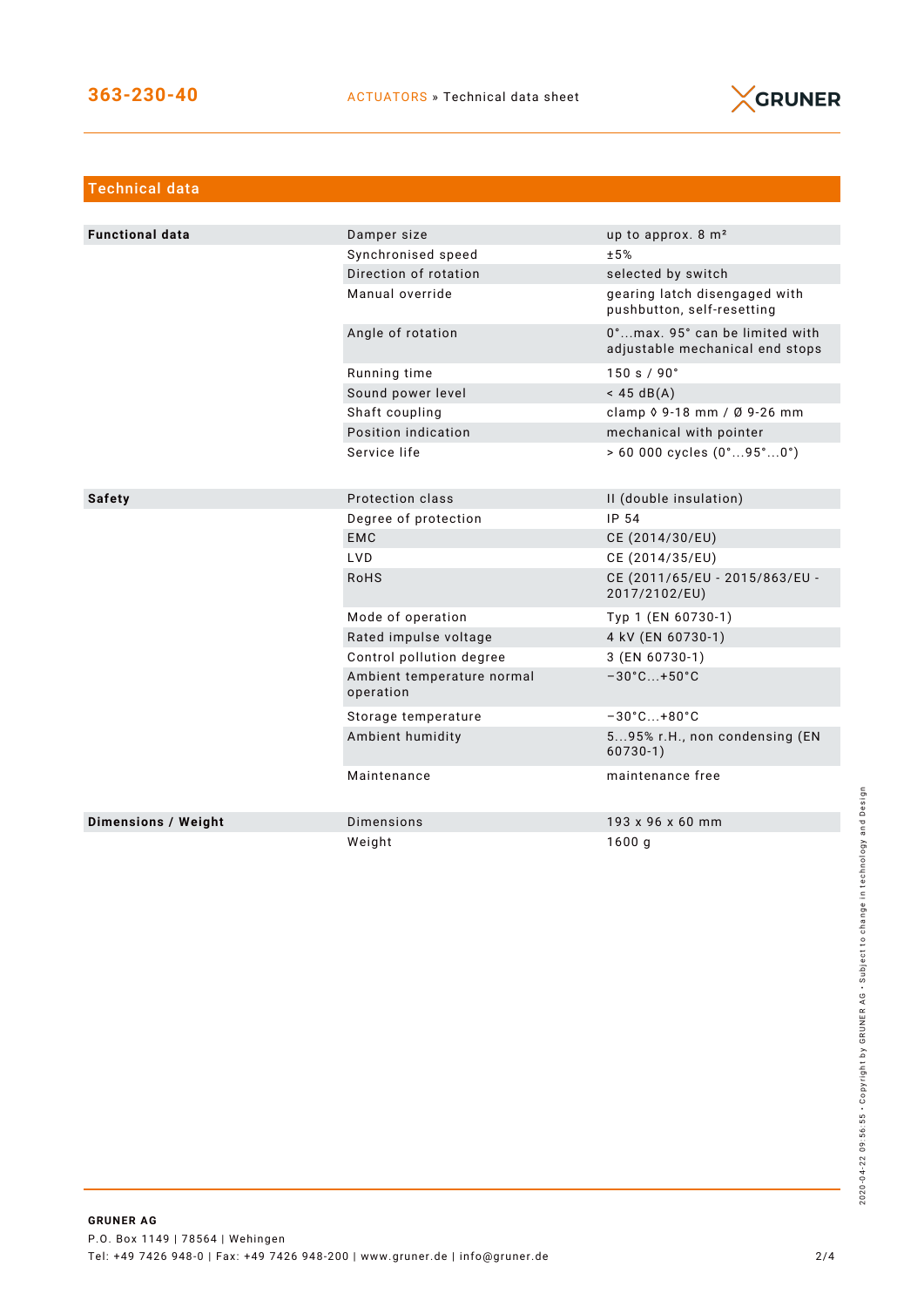

## Functionality / Properties

#### **Operating mode**

2 point:

Connect power supply to wire 1+2, actuator drives to position 1. Is also wire 3 connected to the power supply, actuator drives to position 0.

3 point: Connect power supply to wire 1+2, actuator drives to position 1. Is wire 1+3 connected to the power supply, actuator drives to position  $\Omega$ 

The actuator is overload-proof, requires no limit switches and automatically stops, when the end stop is reached.

#### **Direct mounting**

Simple direct mounting on the damper shaft with a clamp, protection against rotating with enclosed anti-rotation lock or rather at intended attachment points.

### **Manual override**

Manual override with selfresetting pushbutton possible (the gear is disengaged as long as the button is pressed).

#### **Mode switch**

DIP switch under the case cover

R / CW: rotary direction right / clockwise L / CWW: rotary direction left / counter clockwise



## Connector / Security Note



#### **Safety remarks**

- Caution: power supply voltage!
- The device is not allowed to be used outside the specified field of application, especially in airplanes.
- It may only be installed by suitably trained personnel. Any legal regulations or regulations issued by authorities must be observed during assembly.
- The device may only be opened at the manufacturer´s site.
- The device is not allowed to be disposed of as household refuse. All locally valid regulations and requirements must be observed.
- When calculating the required torque, the specifications supplied by the damper manufacturer´s (crosssection, design, installation site), and the air flow conditions must be observed.